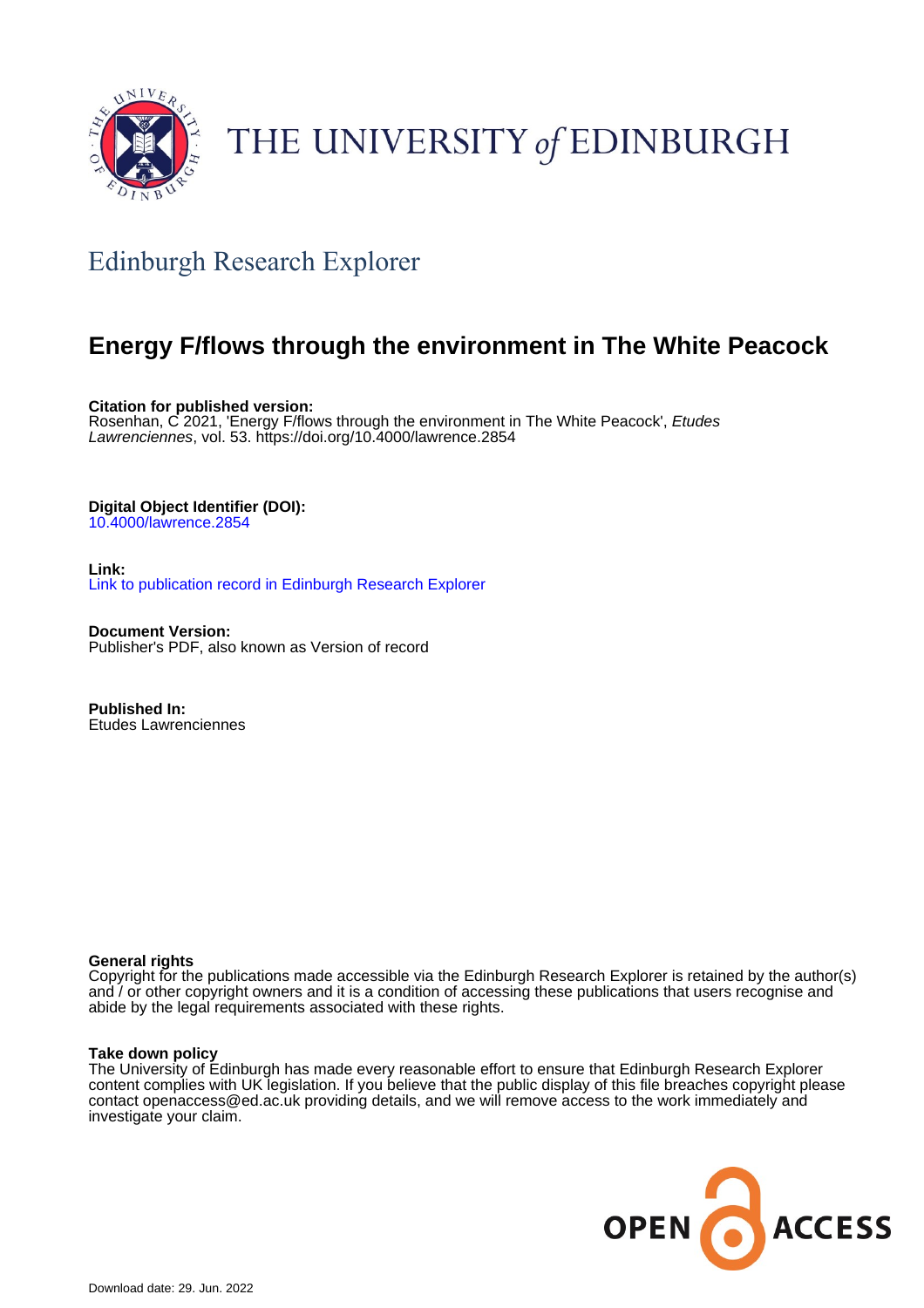

# Études [Lawrenciennes](http://journals.openedition.org/lawrence)

53 | 2021 [D.H. Lawrence and the Anticipation of the Ecocritical Turn](https://journals.openedition.org/lawrence/2510)

# **Energy F/flows through the Environment in** *The White Peacock*

Claudia Rosenhan <https://doi.org/10.4000/lawrence.2854>

#### *Résumé*

This paper argues the case for a new reading of D.H. Lawrence's *The White Peacock* (1911) against the popular interest in the New Physics theories developed at the turn of the twentieth century. Such a reading focuses on energy as an elemental cosmogenic force in the environment and illustrates a new understanding of material relationships. These relationships speak of Lawrence's affinity with modernist and post-humanist concerns, mainly in terms of the permeability and indeterminacy of states. Using his first novel as a case study, this paper exposes the various sources and forms of energy that are inscribed in the narrative, and which literally energise the relationship between the organic and nonorganic. This post-humanist perspective illuminates Lawrence's ability to layer meaning and to transgress the cause and effect narrative of conventional evolution to one of eternal becomings of the post-humanist world. Instead of merely focusing on the elegiac idealisation of landscape, Lawrence unveils the turbulence of life at molecular and microbial level. This microscopic perspective decentres the human as the sole harbinger of meaning.

#### *Entrées d'index*

**Keywords:** [materiality](https://journals.openedition.org/lawrence/2972), [intensity,](https://journals.openedition.org/lawrence/852) [physics,](https://journals.openedition.org/lawrence/2977) [electricity](https://journals.openedition.org/lawrence/2982), [kinetic energy,](https://journals.openedition.org/lawrence/2987) [vitality](https://journals.openedition.org/lawrence/2992)

#### *Texte intégral*

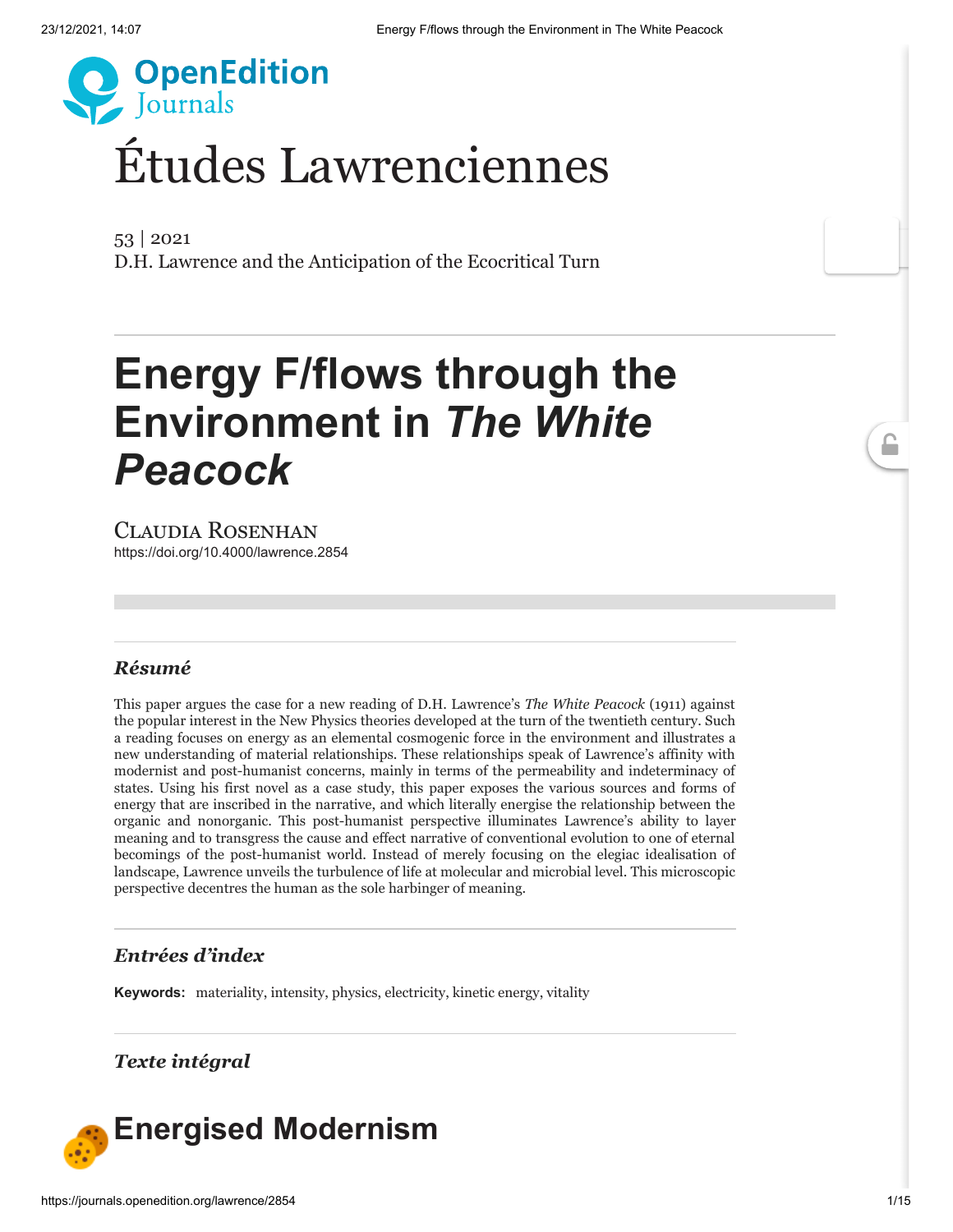- <span id="page-2-1"></span><span id="page-2-0"></span>Writing on the cusp of an energy revolution, D.H. Lawrence bridges the gap between modernity and modernism. Whilst the material conditions of modernist texts are steeped in vorticist energy flows of literary production, [1](#page-12-0) this exemplifies but one aspect of the wider modernist mania with nervous energy, electrical charge and telecommunication that finds its ultimate playground in the chronic metropolis. In contrast, the Victorian age of invention, transport and finance was literally energised by notions of the "vital spark," which described a moral narrative of energy as work and waste. [2](#page-12-1) Degeneration and exhaustion had become root metaphors of energy death in an entropic disordered universe. The intellectual conversion of nineteenth-century exhaustible mechanistic energy into twentieth-century continual radiant energy [3](#page-12-2) gave rise to a dynamic cosmos in which an energised modernity now feeds on the unpredictable and destabilising movements of atomic particles and associates it with the peculiar "modern" sensitivity of restlessness and agitation. Energy thus seems to be the essence of modernity itself. It demarcates modern existence as one of energy production and consumption.
- <span id="page-2-4"></span><span id="page-2-3"></span><span id="page-2-2"></span>The debt modernist writers pay to this energy revolution is a creative one. Morrisson, for example, explores the resemblances between the newly conceptualised quantum world and the modernist fictional world, as both converge on the fizzying interactions between unstable entities. Characters leap in and out of existence in the same way particles do. [4](#page-12-3) The constant vibrations of subatomic particles erase the boundaries of material form and process. This is attractive to writers like Lawrence, who concern themselves with the modernist "crisis of representation." [5](#page-12-4) Radiant energy supplies the idea of endless transformations of diffracting energy waves, vibrations and rhythms – what Bergson refers to as "uninterrupted continuity." [6](#page-12-5) Energy and literature combine thus in an "energised modernism" in which the harnessing of the electron connect with human mental and spiritual energies in cycles of transformation and acceleration. The shared understandings of scientific advances and artistic creativity commute the unfamiliar nanoworld of particle physics into the familiar world of social attraction and repulsion. [7](#page-12-6) 2
- <span id="page-2-6"></span><span id="page-2-5"></span>However, not just urban and globalised modernity captivates energetic modernists, but also the cycles and rhythms of the natural world. *The White Peacock* (1911), originally intended to be called "Nethermere," has frequently been examined as a post-pastoral, but not enough attention has been given to the landscape of Nethermere as a conduit of energy flows. Through writing the valley of Nethermere, Lawrence's powerful visualisations of the natural world is at times lyrical, at times elegiac. But Instead of merely focusing on the elegiac idealisation of landscape and the people working in relation to it, Lawrence unveils the turbulence of life at molecular and microbial level. This posthumanist perspective illuminates Lawrence's ability to layer meaning and to transgress the story of expulsion from a perceived pre-industrial paradise and allows for a reading in which the human tragedy of expulsion is mitigated by the eternal becomings of the nonhuman world. Perceived through new understandings of spacetime that infiltrate the fabric of the narrative and unpick solid matter, the novel furthermore reveals the insubstantial and permeable materiality that underpins life. 3
- <span id="page-2-7"></span>The classical vitalist idea that all organic matter is energised by a dynamic force that is qualitatively different from "mere" physical or chemical forces, coupled to an evolutionary teleological idea underpinned by Bergsonian *élan vital*, *i.e.* the idea that living things become progressively more animated, is replaced by the vitality of non-teleological communications across the non-human world. These undulating feedback loops of organic and inorganic systems communicate through intensities. [8](#page-12-7) Intensity flows, or electric charge, thus underpin the connection between modernist and post-humanist investigations of narratives and illustrate a sensitivity to the environment as alive with continual energy exchanges. Matter is now no longer a stable surface but an entangled constant motion, and the entanglement is instantaneous and everlasting. 4

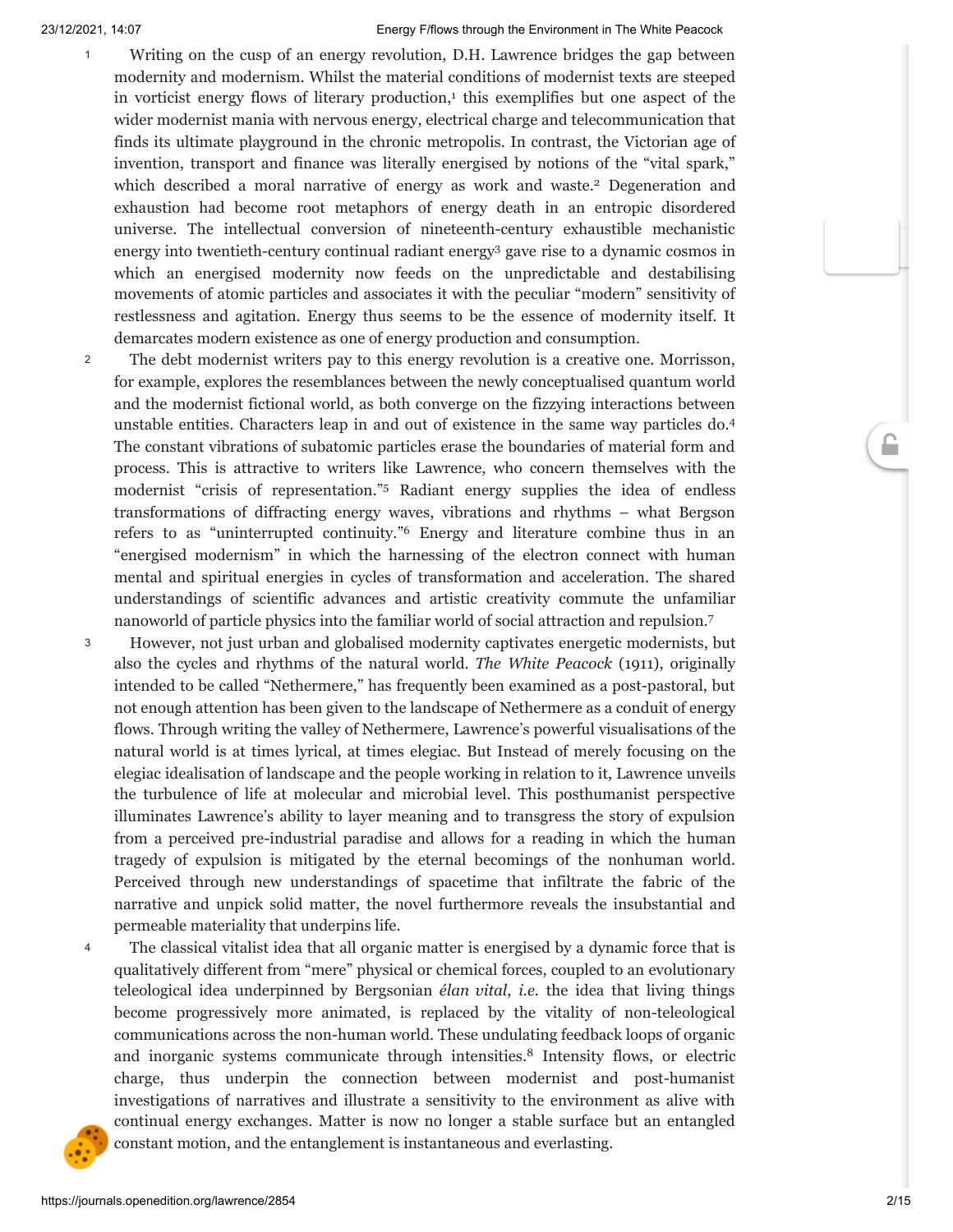<span id="page-3-0"></span>The critical reflection of reconceptualising energy as one of intensity flows responds to Lawrence's critique of humanity's seeking of control over the environment (and failing). His fraught relationship with post-pastoral anxieties that are visible also in other modernist writings, *e.g*., in constructions of countryside as *Waste Land*, [9](#page-12-8) disrupts nature writing. His writing may, therefore, be considered a response to Friedman's demand for more consideration of "the planet" in the "planetary perspective" of modernism,<sup>[10](#page-12-9)</sup> in which the nonhuman, rather than the human, perspective on local ecologies is foregrounded as witness to the perceived traumatic changes traditionally extolled by modernists, thereby decentering these traditional viewpoints.

### <span id="page-3-1"></span>**The New Physics of D.H. Lawrence**

6

<span id="page-3-3"></span><span id="page-3-2"></span>In 1906, just after Einstein formulated his theory of special relativity, Lawrence worked as a student teacher at University College Nottingham, where he also began work on a piece that would become *The White Peacock* (1911). Rachel Crossland outlines how Lawrence had a thorough grounding and pervasive interest in new scientific theories, which he followed in publications such as *The Teacher*. [11](#page-12-10) The topical importance of a post-Newtonian universe for Lawrence, in which interactive molecular movement did away with unrefined causality, is noted widely. Commentators acknowledge Lawrence's enthusiasm for the New Physics, but they also identify this relationship as ambivalent.<sup>[12](#page-12-11)</sup> Lawrence's actual understanding of the New Physics can only be extrapolated, [13](#page-12-12) and some commentators, under the routine ascription of Lawrencian worship of the primitive and intuitive, highlight Lawrence's violent "antiscientific animus." [14](#page-12-13) Yet neither party overlooks Lawrence's interest in the vitality of quivering connections between the self and its non-organic surroundings illustrated by quantum physics. [15](#page-12-14) Lawrence's writing, therefore, inscribes environmental agency that is not metaphysical, but chemico-physical.

- <span id="page-3-8"></span><span id="page-3-7"></span><span id="page-3-6"></span><span id="page-3-5"></span><span id="page-3-4"></span>Lawrence's engagement with the New Physics can serve, therefore, as a case study for what Whitworth presents as a popular appeal of scientific discovery during modernism's ascendancy. The popular interest in multiple and simultaneous interactions and the unstable self takes the New Physics beyond the moralising Victorian usage of evolution or dissipation. [16](#page-13-0) Lawrence's polarities, however, "locked together in tense dynamic interplay," [17](#page-13-1) speak to a movement away from binary towards allotropic states. Seen through an allotropic lens, existence dissolves from sequential material states into the fluidity of energy states that have a rhythmic, oscillating rather than linear quality. The allotrope allows Lawrence to think of the dynamic instability of simultaneous states, not merely about self and other, even though, as Gibbons notes, this thinking is admittedly less clearly developed before 1911. [18](#page-13-2) Whilst most of Lawrence's direct engagement with scientific ideas stem from the late 1910s and early 1920s, the seeds were sown in the threshold between the old and the new century that also saw popular and modernist engagements with these theories.
- 8

7

<span id="page-3-11"></span><span id="page-3-10"></span><span id="page-3-9"></span>Lawrence is also admired by posthumanists as someone who could tie his writings to becomings, the continually unfolding process of existence. [19](#page-13-3) *The White Peacock* (1911), Lawrence's first novel, can therefore serve as a pre-cursor to investigations of matter and energy that later inform, *e.g*., the intensities of radiation permeating *The Rainbow* (1915). As matter is multiplied by the speed of light squared, it discloses the hidden stores of energy that connect the living and the non-living material of the cosmos. Energy as a cosmological constant provides the weave and weft of the existential fabric called life. Virginia Crosswhite Hyde claims that Lawrence's work could, therefore, be considered foundational to the discipline of ecocriticism, in which life expands from purely humanist concerns to the relationships of human and non-human existence. [20](#page-13-4)

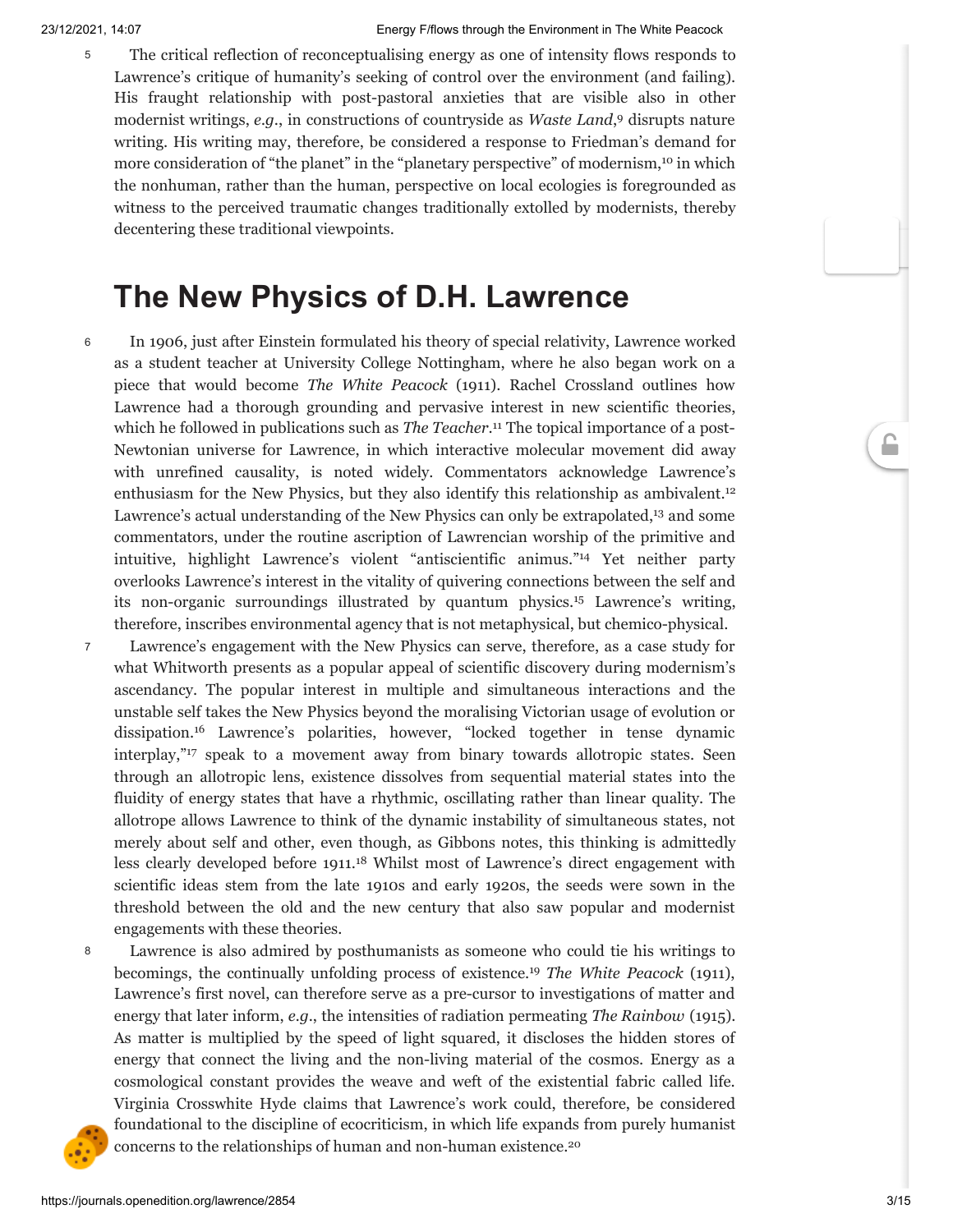- Perhaps the most lucid investigation into Lawrence's posthuman affinities to date is Jeff Wallace's *D.H. Lawrence, Science and the Posthuman*, who dedicates some space to Lawrence and *The White Peacock* under the heading of "Animals." [21](#page-13-5) Wallace's focus on animality, however, largely ignores those energetic relationships in *The White Peacock* that exist beyond fauna. The novel's engagement with, what Lawrence later called in *Terra Incognita* the "rich world of contact,"<sup>[22](#page-13-6)</sup> a living, dynamic relationship with something beyond the human, is, however, more than simply ecological, but a grappling with flows and intensities that link up the concerns of energetic modernism and posthumanism. 9
- 10

<span id="page-4-2"></span><span id="page-4-1"></span><span id="page-4-0"></span>Energy flows in *The White Peacock* interest Lawrence beyond a simple duality of the primitive vs the civilised, or the blood-conscious vs the mind-conscious, which is often proffered as recuperation of the one against the other. [23](#page-13-7) Flows help him think about the world as existing in simultaneous energy states. This investigation proposes that it is this de-centred perspective on energy flows that not only illustrate modernism's affiliation with quantum worlds, as shown specifically in Lawrence's writing of the valley of Nethermere, but Nethermere also becomes a contact zone in which Lawrence is able to examine the intersections of "human modernities with the earth's non-human species, diversities, and cosmic rhythms" [24](#page-13-8) demanded by a planetary modernism.

### <span id="page-4-3"></span>**Vitality, not vitalism**

- As noted, the key development in thinking about energy in modernist terms is no longer merely one of waste and dissipation, but also one of radiance. The vitality of radiant energy presents a contrast to the more conservative conception of human consciousness as the highest symbol of organic vitalism. The idea of radiant energy, however, must be taken further than the nervous energy that infuses much of modernist depictions of social relationships. Vitality, therefore, relates to radiance of non-human and non-organic matter through the underlying physics of vibration. In what follows, therefore, this paper not only re-visions modernist thinking on energy, but also heeds Fiona Becket's dictum that the "greening of modernism […] needs Lawrence." [25](#page-13-9) 11
- <span id="page-4-6"></span><span id="page-4-5"></span><span id="page-4-4"></span>Lawrence's powers as a writer of landscape is not undisputed. Mason (1977), for example, is highly critical of the, as he considers them, purple and lush passages in *The White Peacock*. He scolds Lawrence's tendency to lists animals, trees, flowers and birds. [26](#page-13-10) Other critics suggest, however, that Lawrence's ability to present nature in minute and botanically correct detail both at the symbolic and realistic level allows his readers to experience rather than read about the landscapes. [27](#page-13-11) The valley of Nethermere is depicted by Lawrence in a concrete metaphorical language, fulsome of alliteration, consonance, onomatopoeia, as well as rhythmic repetitions of gerunds and adjectives. These manipulations of prose rhythms and sound patterns and textures evoke an impression of the flux and change on a material level that connects Lawrence to the modernists' tradition. Lawrence's style reflects the idea of trespass, seen not just as a political transgression, but as a subversive action of energy flows and vibrations in a quantum world. I propose, therefore, a reading of the environment as oscillating at molecular level. As Lawrence notes later, in such discussions it is prudent to "Start with the Sun." [28](#page-13-12) 12

### <span id="page-4-7"></span>**Sun**



The sun represents the most direct idea of vibrating energy-matter. In thermodynamic thought, the network of flows between the personal and the solar construct an energetic assemblage of photon and neuron. The Sun's photonic bombardment of the young Earth, more importantly, resulted in the transformation of its primitive anoxygenic atmosphere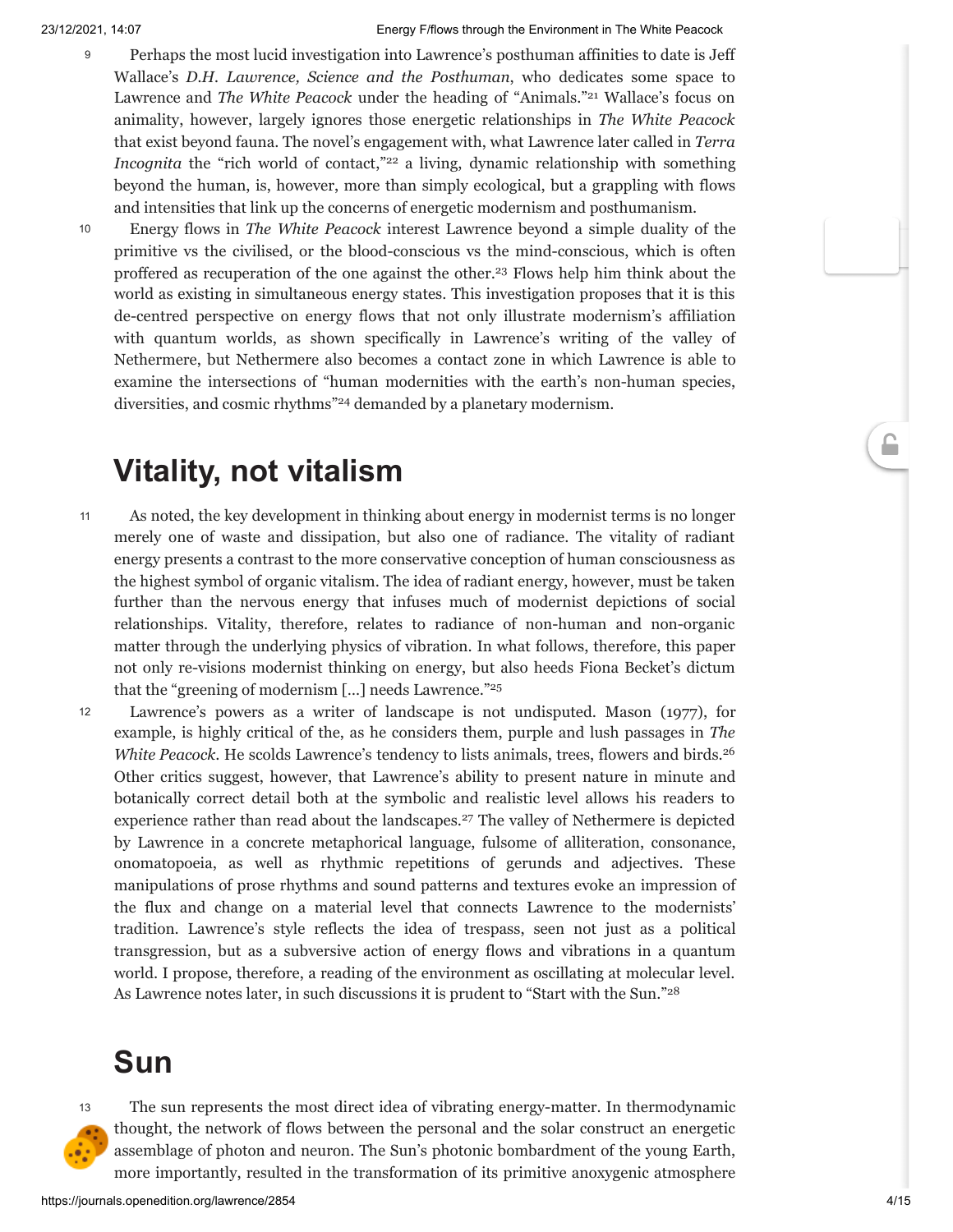<span id="page-5-1"></span><span id="page-5-0"></span>to one with molecular oxygen – and thus life. [29](#page-13-13) This oxygenic photosynthesis is the precursor to what Marder has termed the actual energy of plants photosynthesizing.<sup>[30](#page-13-14)</sup> Photosynthesis is an entanglement of photon exchange with oxygen, as light mingles with metabolic life in electrochemical gradients. The penetration of matter by photon is a trespass that overturns the Victorian energetic polarities of potency and falling-off by emphasising the circularity of energy-matter. Lawrence attempts to subvert any causeand-effect thinking through the photo-voltaic quality of his narrative language. Its key quality is that of incandescence. In a key chapter in *The White Peacock,* the sun is at first absent, unable to light the candle-like flowers of the horse-chestnut tree (*WP* 220), yet later on it catches "in the up-licking scarlet sorrel flames (*WP* 224). Cyril observes how "[a] rosy campion flower caught the sun and shone out" (*WP* 214). The reactive, heliotropic quality of flowers is intensified, as they are made to spark, glitter and catch sunlight like fire. Radiant energy crackles with electric intensity, as well as exothermic combustion. It illuminates the moment in which photon and chlorophyll co-mingle, thus going beyond linear transformations of energy as envisaged by the Laws of Thermodynamics. Light dissolves the outlines of stable forms, and conversely forms the chromatic display of the pink orchids that "stood palely" and "yearned darkly for the sun" (*WP* 22). The electromagnetic radiation of the sun diffracts across the chromatic range of flowers throughout the novel, revealing sunlight as an energy oscillation that plays on a range of different frequencies.

In *The White Peacock,* the sun is, however, more often than not, setting: "The gold turns to red, the red darkens, like fire burning low" (*WP* 59). This crepuscular atmosphere has aided interpretations of the novel as belonging to an outcrop of fin-de-siècle writing. Throughout the narrative Cyril experiences "black and substantial" shadows (*WP* 136), the gloom of trees folding over everything, as well as the "chill shade" of clouds (*WP* 204) on an otherwise sunny day. In the poignant final chapter, Cyril goes down the path 'unsunned'. Yet trees also provide "a grateful shade" (*WP* 6), a "green shade" (*WP* 231) that nevertheless contains the intensity of the sun. At night, and in shadow, solar radiation no longer reaches the environment, but energy persists in the grey body radiation of the environment that is chiefly in the infra-red zone of the solar spectrum. The solar irradiation that has been absorbed by the vegetation is now emitted as heat. An anthropocentric reading of shadows solely as ominous symbols of fin-de-siècle degeneration omits such a nuanced presentation, and weakens our understanding of Lawrence's idea of a multiple connections with the cosmos. The perceived deadly force of disintegration presaged by decadent movements is, in fact a dynamic interaction at the threshold that speaks to modernism's interactions with decadent tropes. [31](#page-13-15) The modernist dilemma of formal narrative uncertainty is resolved through a trespass of permeated matter that presents now as simultaneous heat and light vibrations. 14

<span id="page-5-3"></span><span id="page-5-2"></span>The vibrations are perhaps most effectively inscribed in ultraviolet light, which only bees and other insects can perceive. Swarms of bees have become central to an understanding of Lawrence's New Physics, as well as being a reminder of Eddington's flies

illustrating the insubstantiality of matter. [32](#page-13-16) The insect-flower-sun assemblage in *The White Peacock* illustrates symbiotic existence in the web of life. Bees appear as a clambering unrest, intoxicated by the flowers, clinging madly and excitedly to extract the nectar and distribute pollen. They are also entangled with the sun. At the beginning of the novel, the newly-hatched bees are dependent on the sun to dry their wings (*WP* 2), and bees are mentioned anytime "hot sunshine stood as in a bowl" (*WP* 6). At Annable's funeral "the hot sun pushed his way, new little suns dawned and blazed with real light" while the trees are "voiced with a hum of bees" (*WP* 155). The acoustic energy of bees buzzing thickens the atmosphere already viscous with the vibrations of thermal energy. At the scene of Annable's fatal accident, the sunshine on the quarry appears "to thicken and



15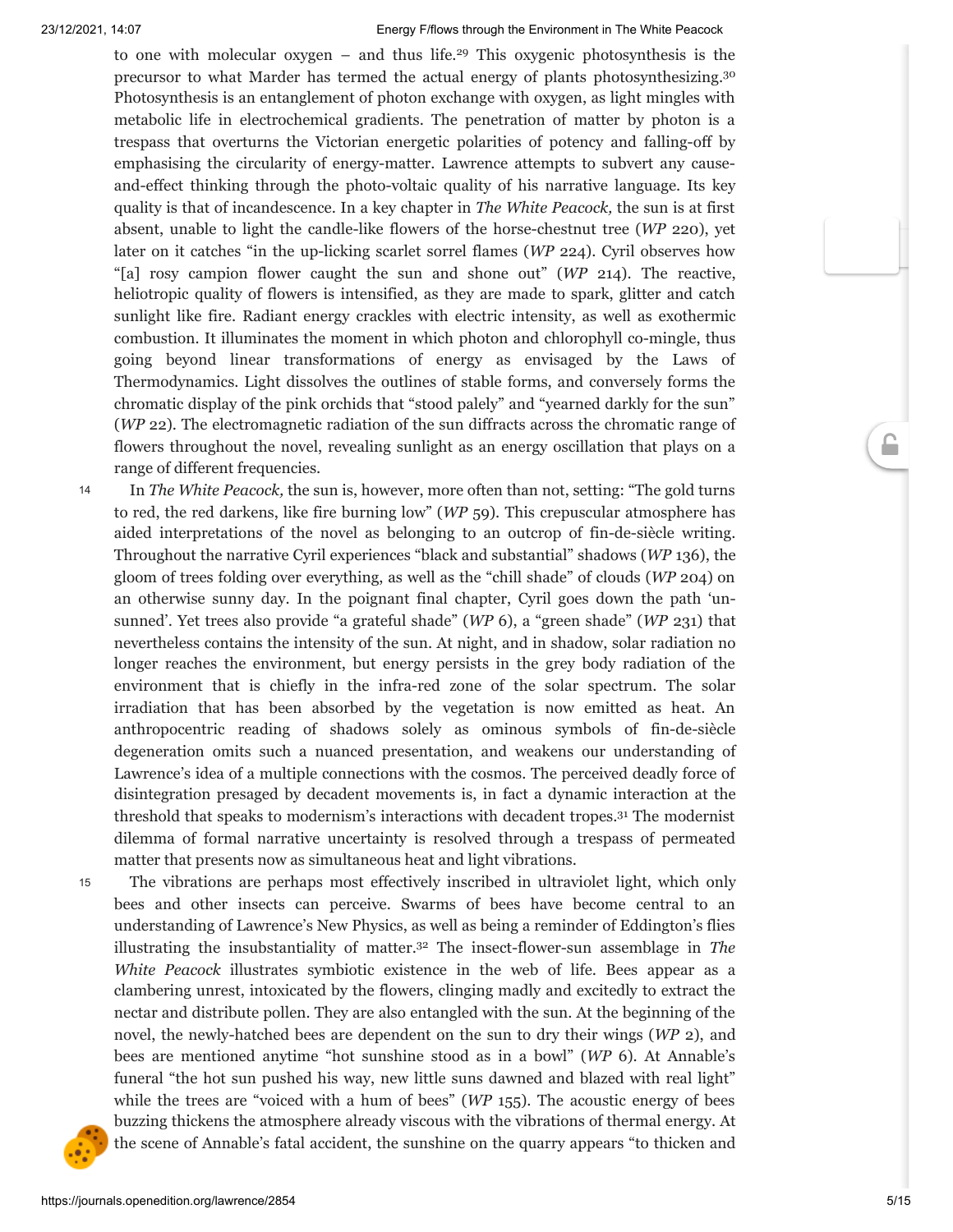sweeten", and the catkins are "murmuring with bees" (*WP* 153), serving to heighten the sense of life oscillating beneath the anthropocentric concerns of the human tragedy.

16

Photons are emitted when electrons are vibrated and travel as waves across space-time. Water particles also vibrate, and their captive energies create similar wave forms.

### **Water**

17

<span id="page-6-1"></span><span id="page-6-0"></span>William James wrote in 1910 that the ripple of the brook symbolises descending cosmic energy. [33](#page-13-17) Lawrence depicts the mill-brook in Nethermere in a scientific (rather than figurative) way to signal modernist interest in water as oceanic altered state of consciousness beyond the human. [34](#page-13-18) The rhythms of the ripples and waves, the physical oddity of water, its polar molecule – all this means that energy flows even in the deceptive stillness of the millpond. It is, in Lawrence's oxymoronic words, "intensely still" (*WP* 1), thereby hinting at the reduction of kinetic energy of water molecules that occurs when water is a liquid but is as yet not frozen into the absolute stillness of rigid crystals. As water reacts to electric charge, the chorus of clumps of  $H_2O$  denotes the "tumult of life," the potential energy of the outwardly motionless atmosphere. The seemingly nostalgic tone of "once quickened" hints also at the enduring state of energy, as the excited chemical compounds of water molecules perform an ageless, constant dance of attraction and repulsion beyond the ken of the observer. The tumult of the water becomes increasingly explicit. At first, water slides "sleepily among" stones (*WP* 6), but soon enough we can discern the "foamy race" (*WP* 11), as the mill brook was "swirling along, hurrying, talking to itself, in absorbed intent tones" (*WP* 87). The brook "fell over little cascades in its haste" (*WP* 128), and evermore "hurried along singing" (*WP* 204). The "foamy race" of a downward current conforms more happily to our ideas of kinetic energy. There is, however, a further cascade that exists at molecular level, a natural proton gradient, a "trembling instability of the balance" [35](#page-13-19) that precipitated the tumult of life nearly four billion years ago.

### <span id="page-6-2"></span>**Air**

18

The water also rides the air-waves and invariably drenches the atmosphere with air heavy with moisture. Often paired with unforgiving wet, the moving air leaves vegetation drenched, limp, withered and ragged. This kinetic energy of water is replicated in the turbulence of air particles which, separated by vast distances, move about with incredible velocities at molecular level. Driven by changing temperatures and pressures, its destructive forces constantly push unseen against the material world. In friction with the environment turns air into waves of vibrating particles, producing sound that "rumbled and roared hoarsely overhead" (*WP* 87). In *The White Peacock* the "booming" quality of moving air whips up the water and swishes the branches of trees (*WP* 11). Intensities are central to Lawrence's language. The air blows fierce and heavy, as it "blanched the sycamores, and pushed the sullen pines rudely" (*WP* 220).





"sharp-scented mint" exemplifies the ripples of dynamic motion that attack in puffs of air pressure, as people move through the landscape and "checks the breath" (*WP* 11). The intensity of the brief terror of suffocation combines with the heat of the sun: "the honeysuckle had to ceased to breathe, and all the other scents were moving in the air" (*WP* 224). At the same time vegetation is felled in trembling and quivering waves, sending out chemical distress calls that we perceive as smells. The resonance of the particular frequency of cut grass vibrates in revelation of the chemical bonds that are leapfrogged by

These elemental assemblages continue via another wave of energy, that of scent. The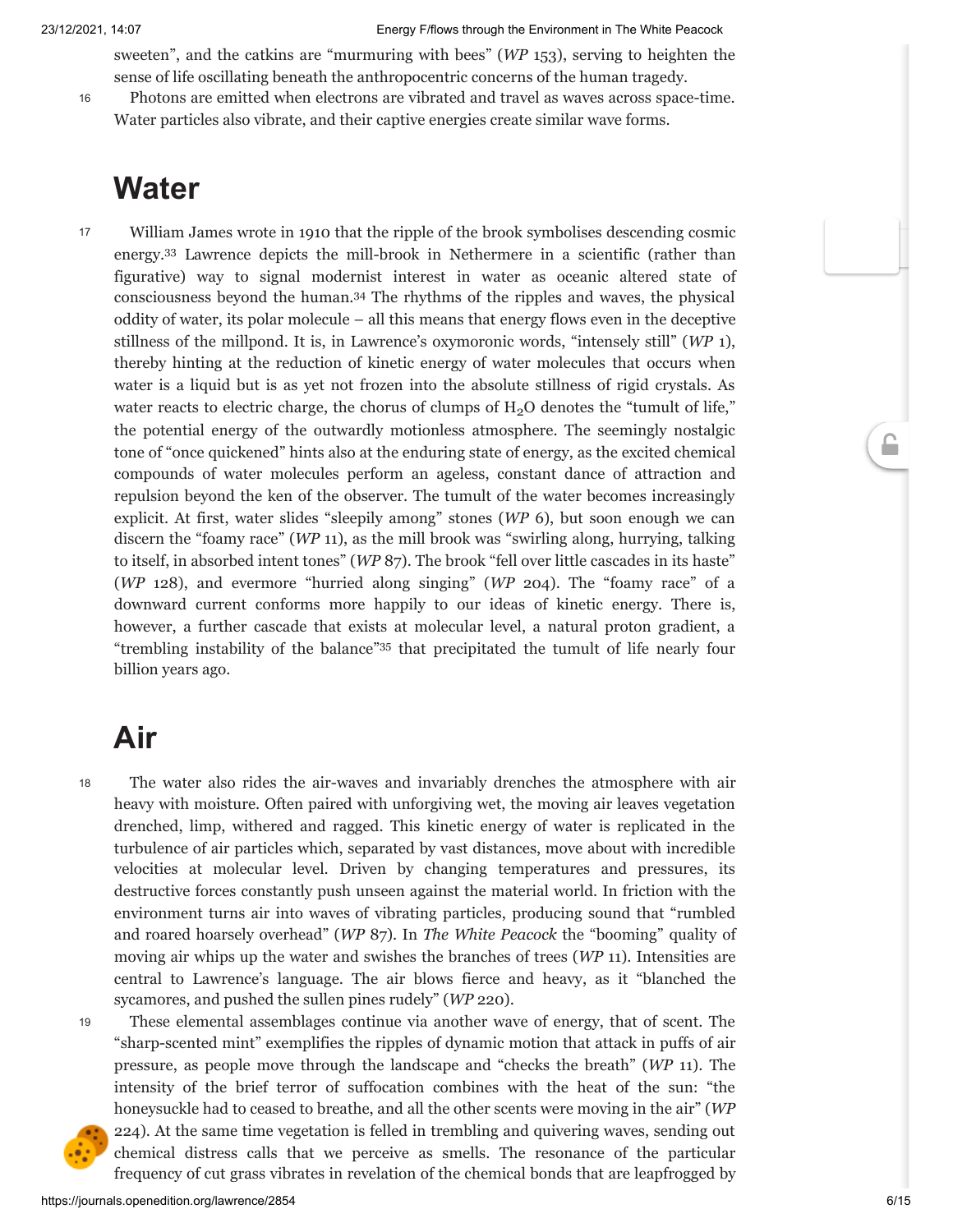the electrons. Hence the air above the meadow being scythed is filled with the intensities of death messages. Vegetation interacts with elemental forces, destructive and resistant at the same time, forever triumphant in its energetic vitality.

20

The weathering evident in *The White Peacock* is a symbol of elemental trespass. It is more than merely meteorological, but an entangling of air, water and material bodies and a leakage between living and non-living matter. Nethermere is a borderland of constantly shifting energy states though physical, chemical and biological weathering, in which matter is broken down in contact with the earth's atmosphere. The rotten trees and sodden vegetation foreshadow energy transformations that are more closely associated with the earth's soil.

### **Soil**

- Soil develops through complex chemical and biological processes, one of which is degradation of organic matter. Cyril, for example, returns to Nethermere at the end of the novel to a sodden vegetation and the smell of cold rotting leaves, a habitual symbol of the iterative cycles of growth and decay. This type of process is another type of respiration (other than photosynthesis), namely the cellular respiration of microbial breakdown of organic matter. The earthy and the ethereal coexist in these changes in energy that infuse the land and make it fertile. Every time the flowers are becoming "brown balls of rottenness" (*WP* 32), they are teeming, at the same time, with the microbial life that sustains the environment. Lawrence wrote in 1909 how the wastefulness of life is "on the whole, beautiful," [36](#page-13-20) and the valley of Nethermere invites constant becomings, because intensities and energy states are constantly shifting. This "dance of death" (*WP* 81) is further evoked through aerial contagion of particles of moisture, scent and light. This kind of trespass is often narrowly considered representative of degenerating human relationships. [37](#page-13-21) *The White Peacock* could thus be considered anti-modernist in its energetic depiction of soil ecology, [38](#page-13-22) but it is also an indication of a modernist appetite for defamiliarization. 21
- <span id="page-7-2"></span><span id="page-7-1"></span><span id="page-7-0"></span>It hints at vegetational subversive power of infecting the political structure. Agrarian capitalism in *The White Peacock* is depicted in a state of disorder and neglect. Instead of separation, uniformity and repetition of productive farm land we encounter coagulation. A sense of paralysis is conveyed, for example when Strelley Farm garden is described as "not very productive, save of weeds, and perhaps, tremendous lank artichokes or swollen marrows" (WP 52). The derelict farm, similarly, is "a forest of the tallest nettles [...] choked with a growth of abnormal weeds" (*WP* 60). The repetition of "weeds" and the paralytic quality of its stranglehold on produce seemingly devalues the landscape and divides the natural world into profitable and non-profitable assets. 22
- <span id="page-7-5"></span><span id="page-7-4"></span><span id="page-7-3"></span>A common reading of *The White Peacock* is as a post-pastoral, in which the implied "blood-intimacy" [39](#page-13-23) of the agricultural community comes into conflict with modern rational life. Described as a doomed Arcadia, [40](#page-13-24) or, in Lawrence's own words, a "decorated idyll running to seed in realism," [41](#page-13-25) the pastoral pitches an idyllic rural economy against the harsh, desolate life of urban capitalist environments. Human consolation, as Bate notes, is afforded through the beauty and peacefulness of the landscape and its timeless rituals. [42](#page-14-0) Wallace consequently claims Lawrence's "romantic, pantheistic sense of undistinguishable oneness with nature" makes the "restorative potential of natural beauty" desirable. [43](#page-14-1) These readings, however, neglect the energetic aspect of soil ecology, in which the microbiome, and not the human agent, rules. 23



<span id="page-7-7"></span><span id="page-7-6"></span>Profitable agriculture was made possible through the management of the nitrogen cycle, a microbial symbiosis in which nitrogen acts as a catalyst for biological processes and as a building block of organic life. Evidence of nitrification via man-made industrial processes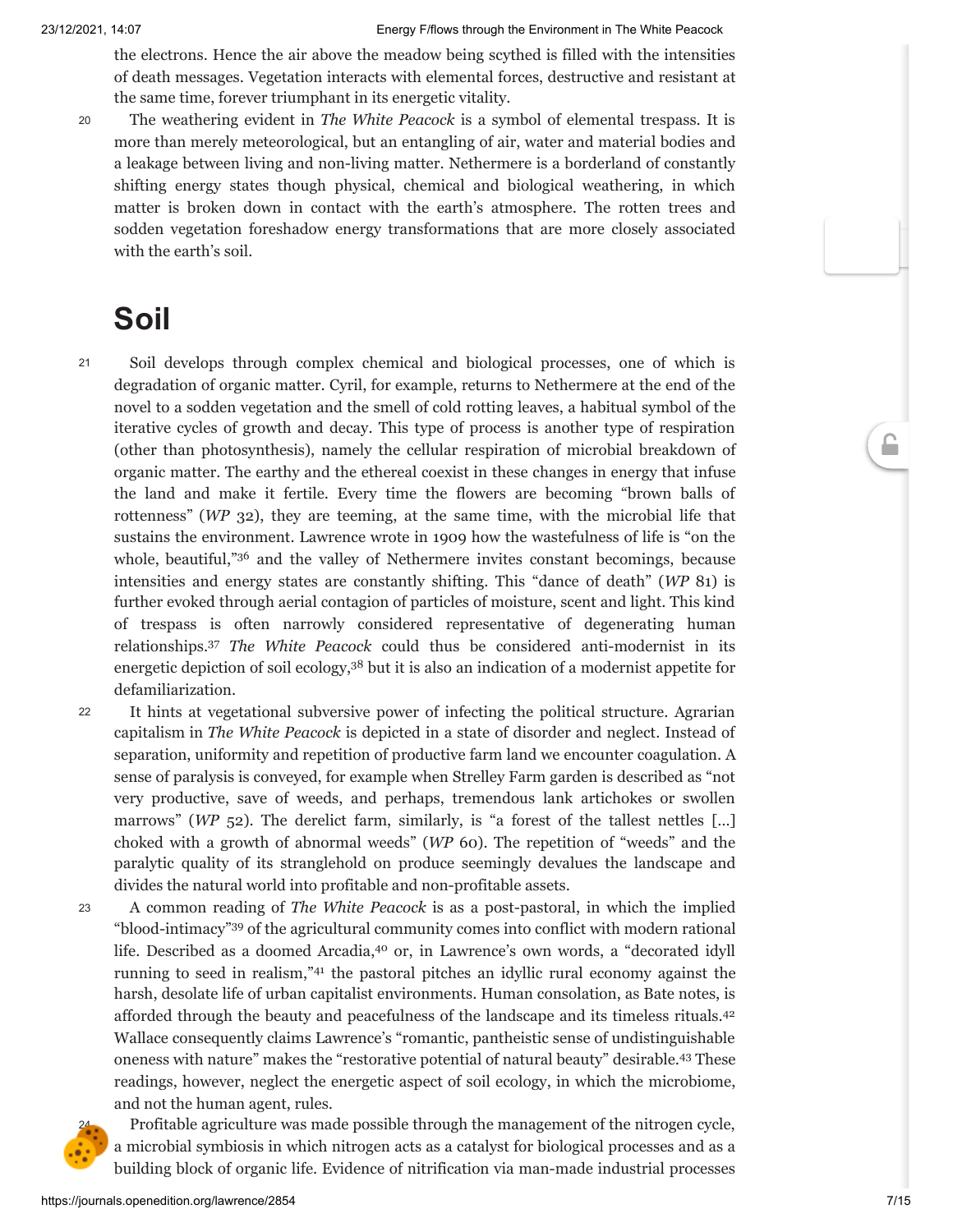<span id="page-8-0"></span>is often used to date the Anthropocene. [44](#page-14-2) The metabolic rift of soil chemistry, however, makes this process difficult in wet soils. Hence the frequent references to a sodden landscape in *The White Peacock* speak to the bacteria that free nitrogen gas rather than the fertilisers that fix nitrogen for agricultural production.

### **Seed**

25

- This energetic aspect of soil ecology is more than just a political statement about the decline of an 'old' agricultural world. Nethermere vibrates with the pulsating energy of a star, and the valley is racked with a vitality that thrives on sexual energies (*WP* 28) contained within the lamina of the bulb. Orchids are, for example, "stunted with harsh upbringing," yet they remain "magnificent in their powerful colouring, crushing the pallid lady smocks, washed-out wild gillivers" (*WP* 220). The energy extolled on their growth is extended manifold in their sexual exuberance, which seems at first to indicate nature off balance. It riffs on the Victorian notion of "waste" and recalibrates it into the vitality of e.g., the bulb, storage of recreational powers, erupting into a conflagration of vitality (*WP* 53). [45](#page-14-3)
- <span id="page-8-1"></span>Everywhere we are reminded of the heavy growth that "chained" the environment into perceived paralysis (*WP* 206). Strelley Mill garden, for example, produces a final yield of "heavy out-reaching boughs of red and gold" cherries, and immense vegetables that lay prostrate, heavy crop of oats, with heads of grain "weighted with drops of gold" (*WP* 250). Lawrence evokes the sexual excess of vegetal life in threatening terms, by means of abnormal, swollen, tremendous, splendid and immense fruit. The espalier tree in Strelley Mill garden, for example, yields a treasure of plums, "great mist-bloomed, crimson treasures, splendid globes" that "fell heavily, thudding down among the immense rhubarb leaves below" (*WP* 53). The perceived lack of "productiveness" is, therefore, belied by the inhuman but superb proportions of the produce. 26
- Sexual energy, bringing forth life in the guise of fruit and seed, is coupled with the energetic conflagration of decomposition. The elm tree is choked by ivy, the wood-pigeon has tumbled dead from a branch, and the saxifrage is silently devoured by snails. The footsteps of human visitors crush the vegetation. They do not notice the life at microscopic level, where "the little grey lichens held up ruby balls to us unnoticed" (*WP* 210). Lawrence seemingly evokes the melancholic idea of the pointlessness of existence: "What did it matter, when all the great red apples were being shaken from the tree to be left to rot" (*WP* 210). This seeming indifference, Bate notes, results in a demoralising bleakness of existence. [46](#page-14-4) But it is only the human perspective that speaks of spoil, rot and degradation. Viewed from a posthumanist perspective, nature throbs with energy, as chemical reactions dissolve the fruit for energy and growth, the elm sends forth its multitudinous seed and the woodpigeon quickly becomes nurturing organic matter. 27
- 28

<span id="page-8-3"></span><span id="page-8-2"></span>Lawrence's environment is thus transformed beyond the picturesque or poetic into a vital playground of microbial life. It is not a childlike vision of mystical *super*-naturalness and strangeness, but instead a constant becoming that destabilises humanity's lordship. It is a modernist celebration of radiant energy in the form of resonance. The shifting forms of energy – kinetic, mechanical, potential – that ultimately defaults on modern consumerist and capitalist conceptions of energy as resource, is joined by the electrochemical processes that have been found to generate electric fields in organisms. [47](#page-14-5) The excitability of receptors in biological cells expresses itself as a vibration that communicates across the electric layer penetrating the earth's crust. The whole planetary surface acts as an electro-chemical power plant, as electric charges diffract in waves across the molecular interface of the bio- and the lithosphere. Hence even the lithosphere is irrefutably alive in various energy states.

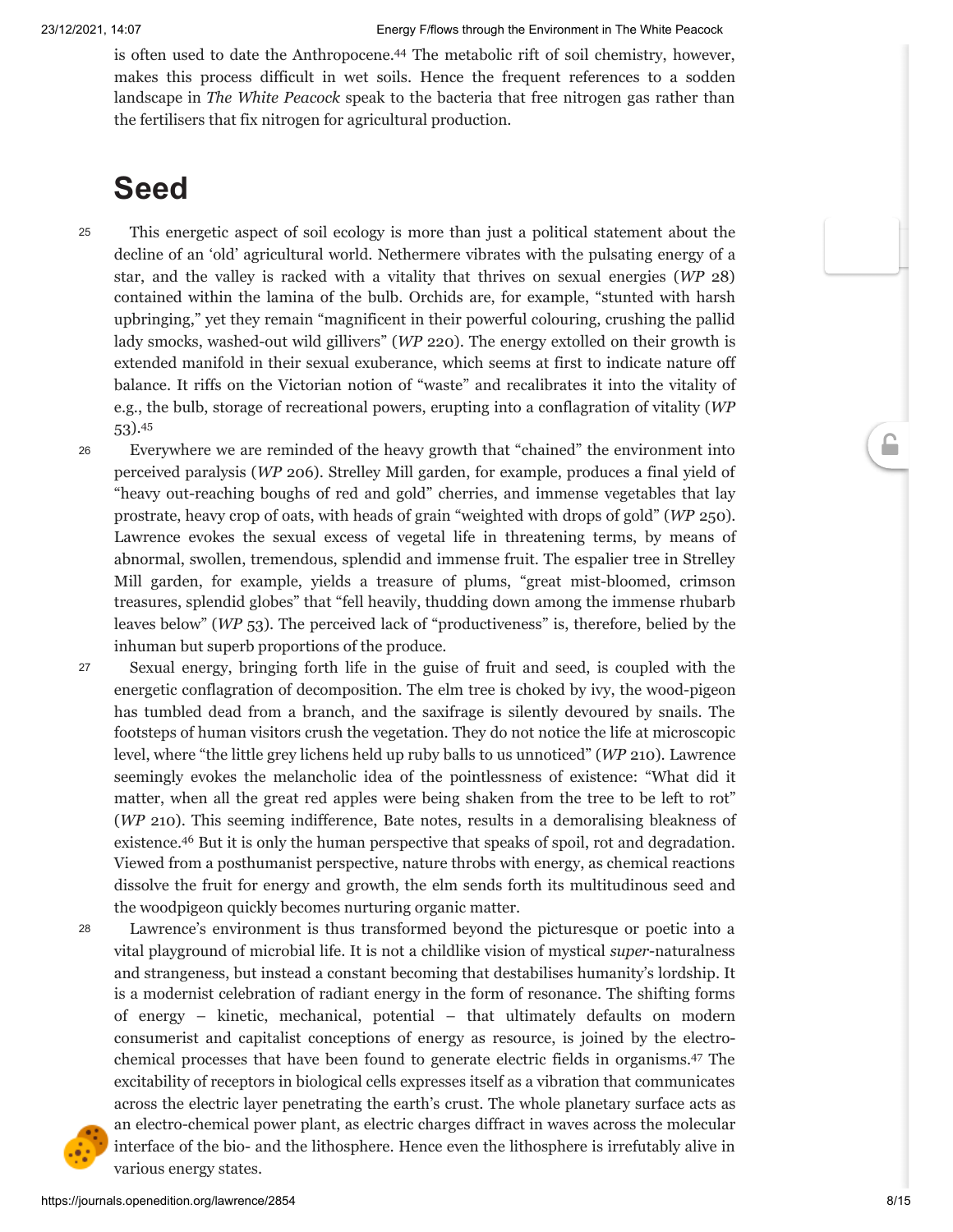### <span id="page-9-2"></span><span id="page-9-1"></span>**Stone**

29

<span id="page-9-0"></span>The earth's crust, a thin layer of rock, topped with an even thinner layer of soil, interacts most widely with human activity in the form of agriculture, and also through a "culture of extractivism." [48](#page-14-6) This is considered a continuation of the so-called "Great Acceleration" facilitated by the exploitation of energy resources referencing the Anthropocene, or, as Jason Moore termed it, the "Capitaloscene." [49](#page-14-7) Energy matter, if perceived a cultural commodity, is simply dead stuff to be consumed. This is most directly exemplified by coal mining, with its double bind of class and empire. In terms of its geology, Nottinghamshire is most celebrated, of course, for its extensive carboniferous deposits of coal. It is a highly active and energy-rich environment, in which earth-movements "elevated the strata and at the same time buckled them up into a series of ridges [...] and intervening depressions."<sup>[50](#page-14-8)</sup> Its geology tells the story of the upheavals of distant ages, in which vegetation has turned to coal through enormous pressures. The coal measures have in turn been buried in hundreds of feet of alluvium, the sandy deposits that speak of distant floods, and the Permian sandstone in turn carved by the passage of rivers that have deposited earth, sand and gravel that is quarried in the Nottingham region. Lawrence thus responds in a nuanced way to this rivering of time, in which landscape's political function has a deeper significance than the overt economic affordances of a new rural order. This extended political function is encased in an awareness of the interconnectedness of energy flows driven by the vast sway of the earth's centre.

The vitality that interests Lawrence so profoundly is, therefore, not the restless energy of modern life, which finds its common ontological expression in coal-fuelled, electrified urban environments, but an inherent actual energy that connects the organic and the nonorganic. His references to the pit and the glare of the iron works on the margins of Nethermere are nods to energy as a resource to be extracted and exploited. What follows, logically, is the idea of depletion and degradation – all noted pastoral tropes in alliance with the encroaching symbols of the industrial age. But energy is not only simply something that is harvested, consumed and exhausted, but an actual spontaneous vitality inherent in the nonorganic universe. An emphasis on the materiality of place, scoping the topographic and geographic realities of the changing landscape, brings us to an understanding of how energy flows exist in the world as matter. The spirit of place, which Lawrence later tellingly evokes as a "vibration", [51](#page-14-9) references the kinetic energy waves inherent in the earth. 30

31

<span id="page-9-3"></span>Sandstone and coal stand at the threshold of organic and nonorganic demarcations. The "vibrations" Lawrence describes are literal, as coal deposits shift, a geomorphic movement that intensifies with the constant mining that is ongoing in the Anthropocene. The landscape of Nottinghamshire is thus gradually being "undermined" and riven with energy oscillations that penetrate perceptibly from deep earth to the surface rock. The environment vibrates with the energy transfers of human and nonhuman, organic and nonorganic work. The vibrations of crystalline structures straining to resume their interrupted shape account for the imperceptible movements of rocks and metals, in which energy builds up only to be released in the catastrophic avalanche of rocks that bury Annable, who has rushed towards becoming-imperceptible.

32

<span id="page-9-4"></span>Deleuze and Guattari write that the imperceptible is the immanent end of becoming, its "cosmic formula." [52](#page-14-10) The idea is that, ultimately, we slip between our material being into an undefinable particle existence, a haecceity, in which thresholds are crossed. When Cyril happens upon Annable buried under stones, he only perceives "a pile of stones and earth and crushed vegetation" (*WP* 153). Hence Annable has become crushed lithology, a becoming-imperceptible through movement. The Einsteinian revolution has dissociated solidity from absolute form, hence, as Rodowick (1997) notes, "a stone is not a solid object, but a mass that vibrates." [53](#page-14-11)

<span id="page-9-5"></span>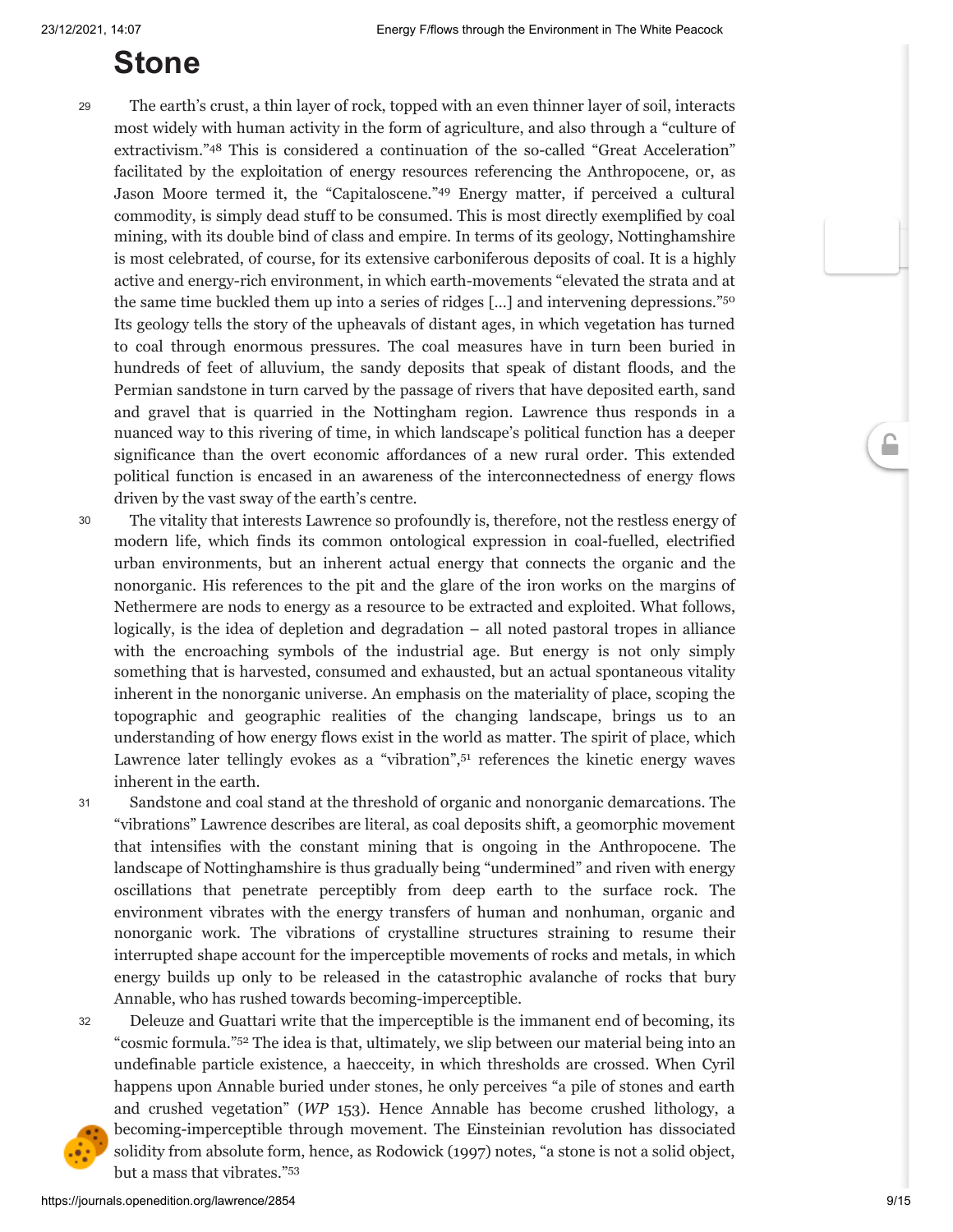<span id="page-10-0"></span>Matter, often perceived to be inert, waiting for "formation" via the imposition of energy, is opposed to the symbioses of organisms and the electro-chemical processes that bind them. Tim Ingold (2013) argues against this form-receiving ideology and for a morphogenic notion of form-taking. [54](#page-14-12) Matter is merely a stoppage in the inherent flow that creates a particular shape, hence Annable has stopped the flow of the rock, and in the process shaped his own body into the matter. Matter is thus actively involved in flow and becoming, and this form-generating growth is linked to organic growth. It questions notions of the solid physical obduracy of matter and introduces ideas of "haecceities as unformed particles, a swarm." [55](#page-14-13) This quantum leap at a moment of crisis and transition strikes at the core of modernism's ontological problem. [56](#page-14-14) The stones dislodged, the body displaced, both merge in processes that have also formed the precarious Permian sandstone in deep time. Annable's imperceptibility underneath the pile of stones is aggregated with the high-intensity energy that fills the atmosphere with sounds, sparks and glows and heavy scents (*WP* 153).

### <span id="page-10-2"></span><span id="page-10-1"></span>**Trespass and Renewal**

34

Both light, air and water, photon and polar molecule, as well as the microbiome of the soil and the lithography of the landscape, refer to a world without clearly defined boundaries. Boundary making is a result of the Anthropocene, as the material landscape is acquired, separated, enclosed and surveilled. This back history of forced expulsions and dispossessions in the countryside brought about the cherished "wildernesses" of Romantic imagination. Nottinghamshire is famed for its forests and established ducal seats, with parks and woodlands that are, in fact, the socio-historical result of closed off real-estate. The tension between land ownership and land usage reverberates in *The White Peacock*, and the idea of "trespass" features prominently. Annable, the gamekeeper, is introduced to Nethermere to persecutes trespassers, but this moral obligation only applies to human transgressors. In many instances, trespass is enacted by non-human life, and simultaneously prevents human access. The "great lilac-bush that had once guarded the porch now almost blocked the doorway" (*WP* 2). In the controversial chapter "Shadows in Spring." Cyril goes to meet Annable at the abandoned church, where grass "overgrew the threshold" (*WP* 147), and a staircase "was filled with ivy and rambling roses – impassable" (*WP* 148). This vibrational communication of the substrate illustrates the agency of nonhuman matter.

Energy flows, in which the incessant movements of electrons and protons in quantum waves through permeable membranes sidestep a totalising ownership of the material environment, allow for a more dynamic understanding of trespass. One energy that is resisted in the novel is, therefore, that of a centrifugal movement towards separation, represented by the transformation of natural boundaries into frontiers. The whole valley of Nethermere is, in fact, encircled by a "dishevelled border-land" (*WP* 46), which depicts not just a territorial fusion that fertilises new understandings about the "other" through physical encounters, but a frontier land that can shock into renewal. The idea of "trespassing" is, therefore, performed as a subversive practice, which re-wilds the farmed environment after the dispersal of the tenant-farmers. Here, work is done continuously in overcoming energy barriers. It emerges as an in-betweenness of the boundary-states of allowed/forbidden significant of a posthuman deterritorialised sensibility. 35





<span id="page-10-4"></span><span id="page-10-3"></span>In *The White Peacock*, renewal comes about through permeation. The term "becoming" signals the shifting and fluid flows of intensities, [57](#page-14-15) oscillating back and forth between contact points. Deleuze and Guattari write in *A Thousand Plateaus*: "A becoming is not a correspondence between relations. But neither is it a resemblance, an imitation." [58](#page-14-16) It is a coexistence, a symbiosis – a hybridity that neither extinguishes nor creates something else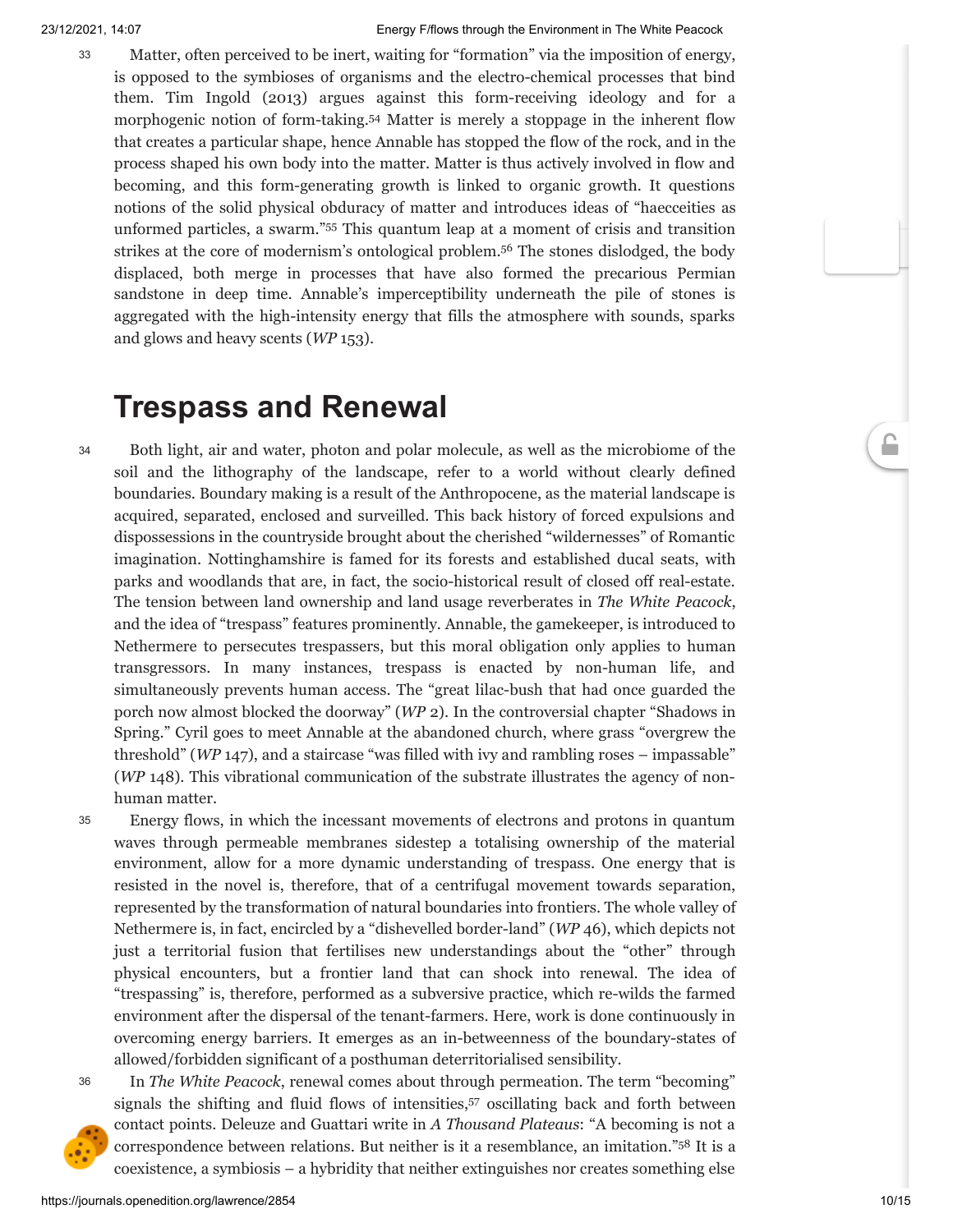or new, but already holds the multiplicitous possibilities of becoming-other within. It is a becoming on the molecular plane, a shifting of energies across porous matter. The allotropic states of water molecules, for example, become more energetic in gaseous form. Hence, although water vapour, *e.g.* in the form of mist, is often perceived to be still and diaphanous, it enacts a violent dynamic quality that outshines its solid state. Hence, in *The White Peacock,* mist "licked and wreathed up the shores" (*WP* 193) and swathed the hedges. This watery threshold, as Michelucci terms it,<sup>[59](#page-14-17)</sup> is not simply a reminder of the existence of an "other," but a place of becoming-other. The environment at and around Nethermere is, therefore, not merely an allegory for human vanity and/or happiness, but a consciousness that exists in an allotropic state of becoming.

37

<span id="page-11-1"></span><span id="page-11-0"></span>In Nethermere, light, water, air, earth and stone are "cosmogonic" elements separated at a threshold of the finite and the infinite. [60](#page-14-18) Light is particle and wave, oscillating in the borderland of the shadows and penetrating the green chlorophyll, itself a pigment borderland of animal and vegetal life. Water, a "non-place," is in its pure state hostile to life, but at the same time it is the cradle of life. It infiltrates Nethermere as marsh and swamp, and the air as mist. It is the ultimate energy store of proton-rich and proton-poor molecules, triggering the proton waterfall of potential energy. The air in Nethermere is full of scents and contagions that are carried on the turbulences and penetrate all corners. The earth is rich with microbial activity, in which life thrives and communicates in electrochemical waves across the earth's crust. These vibrations speak to the form-giving nature of energetic matter, rather than to a morphogenetic passivity. In terms of temporal rather than spatial boundaries, *The White Peacock* refers more heavily to autumn and spring than to other seasons, as this is the time when the equinox refutes any ascendancy of day over night – or vice versa. These circannual oscillations of seasonality delineate a sensitivity to photoperiodic changes, as the light-energy levels are depicted as a flat iteration of liminal seasons.

### **Inscribing the landscape**

As mentioned, modernist energy lives not just in content, but also in form of literary production and provides us with new understandings of time and space. Lawrence's rhythmic repetitions that foreground a movement back and forth through recessive planes, cosmic periods of peri- and aphelion, natural diurnal and seasonal rhythms, are translated into trancelike, incantatory micro-rhythms of, *e.g*., the blood pumping through the body. Lawrence inscribes the environment by employing what may be termed an energetic "green language," an ecolect of narrative power that goes beyond the consensus of metaphor. It is not a derivative language that reduces the landscape to a set of dichotomies but a Derridean "double gesture […] to overturn the hierarchy at a given moment." [61](#page-14-19) It uses constant shifts between micro-and macro-perspectives to decentre the human point of view. More than that, however, it vibrates as a free energy that regulates mental energy in the form of sensation. 38

39

<span id="page-11-4"></span><span id="page-11-3"></span><span id="page-11-2"></span>Lawrence's use of "green" language is, therefore, not just about compensatory and restorative qualities of nature, but about erasing the demarcation between the human and the natural in the larger cycles of change often referred to as "deep time." [62](#page-14-20) His is a modernist, animistic language that undoes the human as the main signifier. [63](#page-14-21) Hence, Lawrence's geological language mimics the subtle movements of the earth as well as the quick movements of the organic rhythms. In epiphanic moments and shifts in perspectives that veer between the panoramic and the microscopic, "deep time" becomes traceable, although such shifts in narrative points of view caused critics to comment Lawrence's supposed "bungling" of the *White Peacock*. [64](#page-14-22)

<span id="page-11-5"></span>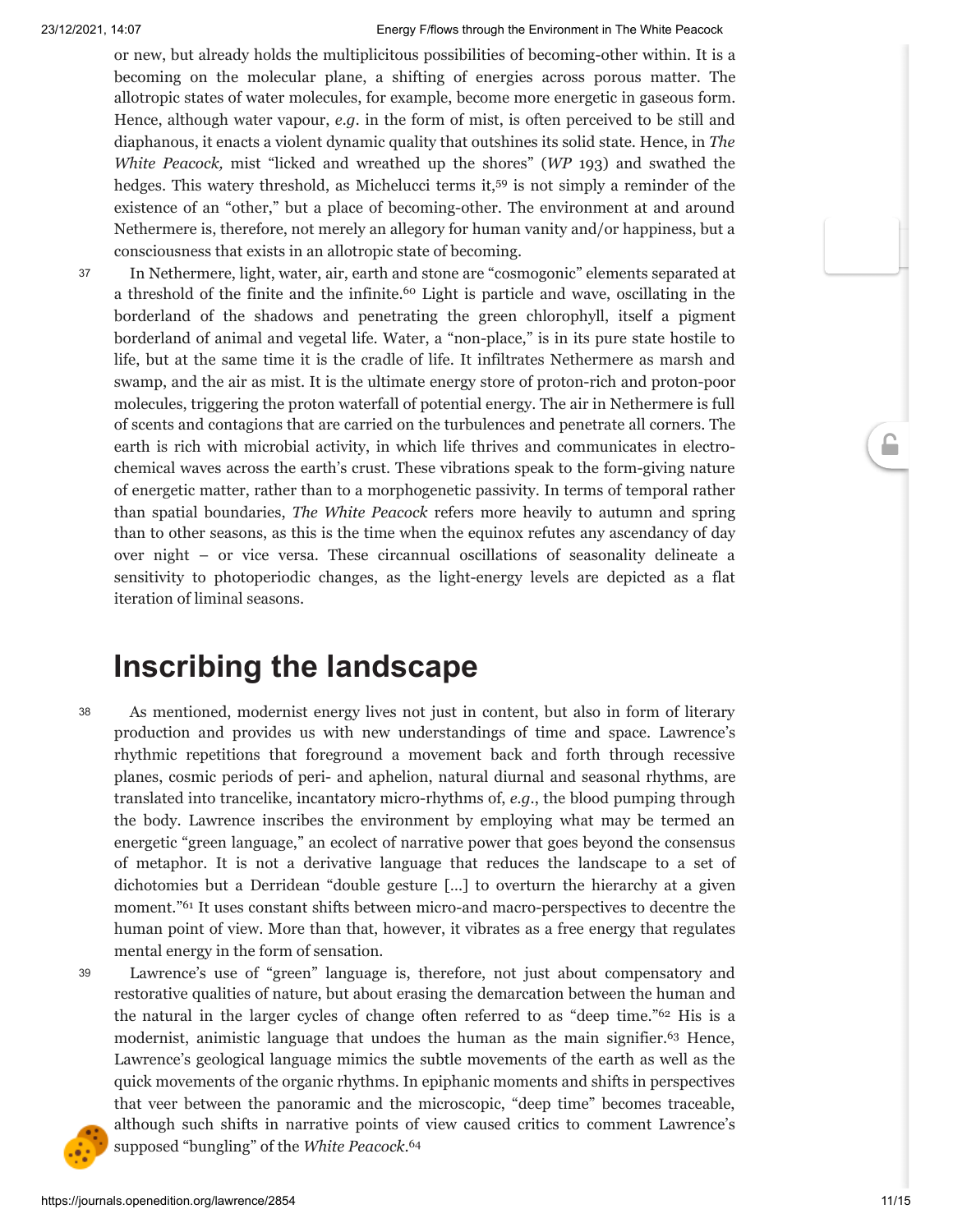- *The White Peacock* is a novel about shivers of energy that cross between organic and nonorganic, human and nonhuman. Lawrence's language deterritorialises energy currents that leak everywhere in the narrative. For example, the energy of organic decay, illustrated in George Saxton's demise, speaks to the contagion immanent in the cosmos. The adjectival onslaught of "soft," "pale," "rotten" and "clammy" (*WP* 324) exploits the interplay between the material and social. Paired with "a flow of thick, sweet sunshine" that "drifts" on a "dim afternoon" past George "not touching him" however, the scene signals shifts between solid and liquid that flouts all rules or materiality. It replays the scene of Annable's death, when sunshine also appears "to thicken and sweeten" (*WP* 153). 40
- This viscosity of the atmosphere causes alarm and triggers a revulsion of touch visible in Cyril's haptic gaze. The air seems to touch us back in a mental image of corruption, illustrated by the dimness of the light affecting our vision, but also by the sweetness attacking our olfactory receptors. Such language amply illustrates why Lawrence is considered an "ultimate pre-postmodernist" by Sandra Gilbert, [65](#page-14-23) who enacts the complex relationships between the characters in the story without foregrounding them as the important reference points from which the narrative must be understood. Overt references in *The White Peacock* to the "holy communion of pure wild things" (*WP* 129) must not be reduced to an anthropocentric yearning for religious communion, but as a factual statement that communion is, and will always be, there  $-$  in the Energy  $F/f$  lows that envelop the cosmos and all matter within. 41

#### *Notes*

<span id="page-12-0"></span>[1](#page-2-0) 1.Wyndam Lewis, "Vortex," in *BLAST* No. 1 (1914), 153. Available at <https://hdl.handle.net/2027/mdp.39015034697154>. Accessed 26 November 2019.

<span id="page-12-1"></span>[2](#page-2-1) Sarah Alexander, "The Residuum, Victorian Naturalism, and the Entropic Narrative," in *Nineteenth-Century Contexts.* 32.2 (2015): 99-120.

<span id="page-12-2"></span>[3](#page-2-2) Lynn Voskuil, "Introduction: Nineteenth-Century Energies," in *Nineteenth-Century Contexts* 36.5, 2014, 389-403.

<span id="page-12-3"></span>[4](#page-2-3) Mark Morrisson, "Why Modernist Studies and Science Studies Need Each Other," in *Modernism/modernity* 9.4 (2002): 675- 682. See also Serpil Oppermann, "Quantum Physics and Literature: How they meet the Universe Halfway," in *Anglia* 133.1, 2015, 87-104 (91).

<span id="page-12-4"></span>[5](#page-2-4) Cf. a crisis emanating from a post-structural critique of the referentiality of language. See *e.g*., Fredric Jameson, *The Political Unconscious: Narrative as a Socially Symbolic Act*. (Ithaca: Cornell University Press, 1981).

<span id="page-12-5"></span>[6](#page-2-5) Henri Bergson, *Matter and Memory* (1896). (London: George Allen and Unwin, 1911), 276.

<span id="page-12-6"></span>[7](#page-2-6) Michael Whitworth, *Einstein's Wake: Relativity, Metaphor and Modernist Literature*. (Oxford: Oxford University Press, 2001), 16.

<span id="page-12-7"></span>[8](#page-2-7) Sam Halliday, "Electricity and Homosexuality: from 19th-century American Sexual Health Literature to D.H. Lawrence," in *Centaurus* 57, 2015, 212-228 (224).

<span id="page-12-8"></span>[9](#page-3-0) John Elder, *Imagining the Earth: Poetry and the Vision of Nature*. (Athens: University of Georgia Press, 1996).

<span id="page-12-9"></span>[10](#page-3-1) Susan Stanford Friedman, "Planetarity: Musing Modernist Studies," in *Modernism/modernity* 17.3. 2010, 471-499.

<span id="page-12-10"></span>[11](#page-3-2) Rachel Crossland, *Modernist Physics: Waves, Particles, and Relativities in the Writings of Virginia Woolf and DH Lawrence* (Oxford: Oxford University Press, 2018), 85.

<span id="page-12-11"></span>[12](#page-3-3) Cf. Whitworth, 125; Crossland, 86-7.

<span id="page-12-12"></span>[13](#page-3-4) Hayes considers Lawrence "essentially ignorant" of the New Physics. Nancy K. Hayes, "The Ambivalent Approach: D.H. Lawrence and the New Physics," in *Mosaic* 15.3 (1982), 89-108 (107).

<span id="page-12-13"></span>[14](#page-3-5) Cf. Charles Glicksberg, "D.H. Lawrence and Science," in *The Scientific Monthly* 73.2 (1951), 99- 104 (104).

<span id="page-12-14"></span>[15](#page-3-6) W.M. Verhoeven, "D.H. Lawrence's Duality Concept in *The White Peacock*," in *Neophilologus* 69 (1985), 294-317.

<span id="page-12-15"></span>6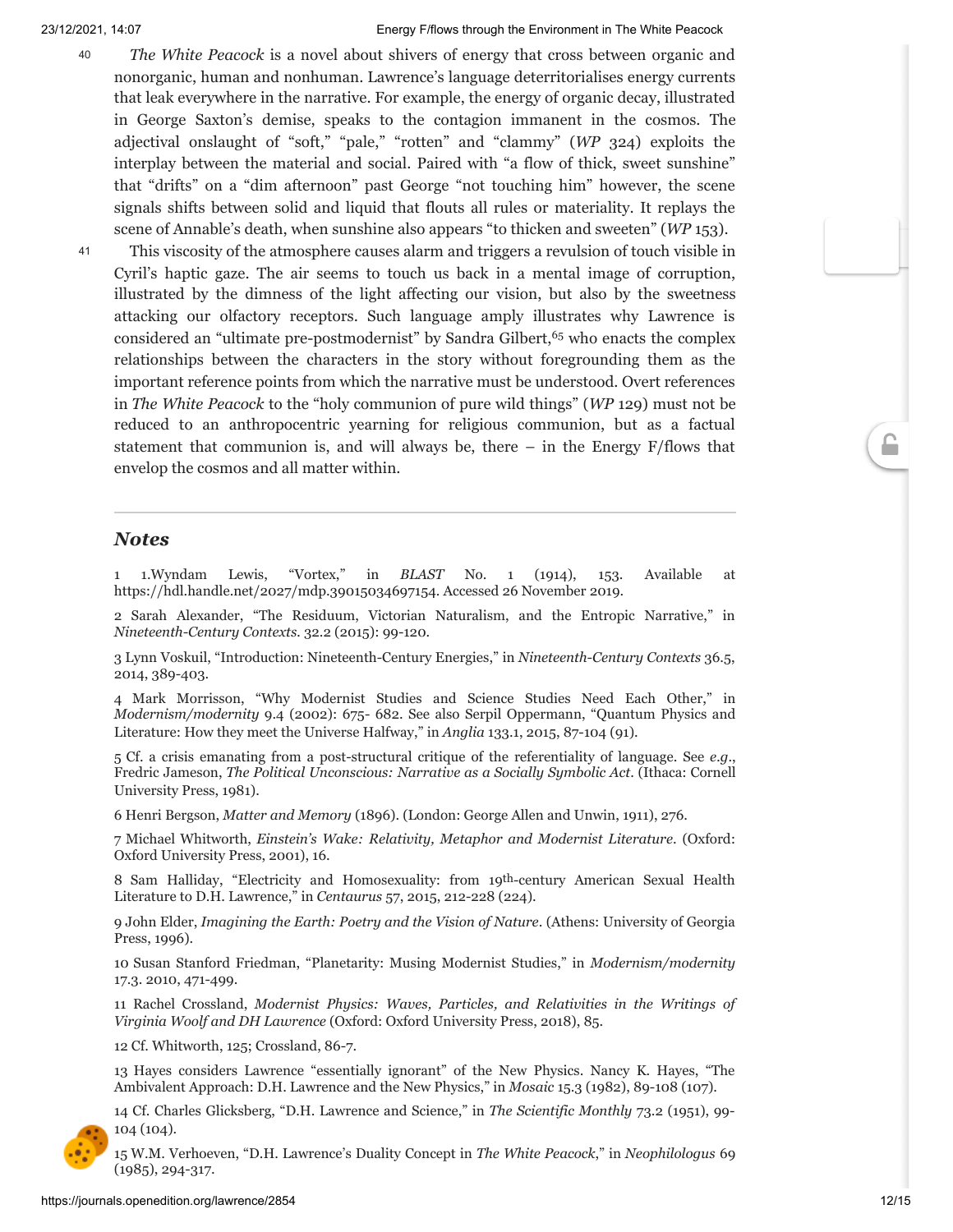<span id="page-13-0"></span>[16](#page-3-7) Whitworth, 59.

<span id="page-13-1"></span>[17](#page-3-8) Hayes, 90.

<span id="page-13-2"></span>[18](#page-3-9) Thomas Gibbons, "'Allotropic States' and 'Fiddle-Bow': D.H. Lawrence's Occult Sources," in *Notes & Queries* 35.3 (1988), 338-341 (339).

<span id="page-13-3"></span>[19](#page-3-10) Gilles Deleuze and Felix Guattari, *A Thousand Plateaus: Capitalism and Schizophrenia*. Trans. Brian Massumi (Minneapolis: University of Minnesota Press, 1987), 244.

<span id="page-13-4"></span>[20](#page-3-11) Virginia Crosswhite Hyde, "'Terra Incognita': D.H. Lawrence at the Frontiers," in *"Terra Incognita"': D.H. Lawrence at the Frontiers*. Eds Virginia Crosswhite Hyde and Earl G. Ingersoll (Madison: Fairleigh Dickinson University Press, 2010), 13-25 (20).

<span id="page-13-5"></span>[21](#page-4-0) Jeff Wallace, *D.H. Lawrence, Science and the Posthuman* (Basingstoke: Palgrave Macmillan, 2005).

<span id="page-13-6"></span>[22](#page-4-1) *The Complete Poems of D.H. Lawrence* (Ware: Wordsworth, 1994), 557.

<span id="page-13-7"></span>[23](#page-4-2) Cf. Carrie Rohman, *Stalking the Subject: Modernism and the Animal* (New York: Columbia University Press, 2009), 101.

<span id="page-13-8"></span>[24](#page-4-3) Friedman, 493.

<span id="page-13-9"></span>[25](#page-4-4) Fiona Becket, "Borderlands: The Intersection of the Religious and the 'Natural' in Lawrence," in *Études Lawrenciennes*, 33 (2005), 43-60 (47).

<span id="page-13-10"></span>[26](#page-4-5) H.A. Mason, "D.H. Lawrence and *The White Peacock*: Of others take a sheaf, Of me a grain," in *The Cambridge Quarterly* 7.3.(1977), 216-231.

<span id="page-13-11"></span>[27](#page-4-6) *E.g*. Thomas G. Rosenmeyer*, The Green Cabinet: Theocritus and the European Pastoral Lyric*. (Berkeley: University of California Press, 1969). Gavriel Ben-Ephraim describes Lawrence's nature descriptions as "superlative." "The Pastoral Fallacy: Tale and Teller in D.H. Lawrence's, *The White Peacock*," in *The Literary Review* 19.4. (1976), 406-31 (431).

<span id="page-13-12"></span>[28](#page-4-7) D.H. Lawrence, *Apocalypse and the Writings on Revelation*. Ed. Mara Kalnins (Cambridge: Cambridge University Press, 1980), 149.

<span id="page-13-13"></span>[29](#page-5-0) Woodward W. Fischer, James Hemp, and Jena E. Johnson, "Evolution of Oxygenic Photosynthesis," in *Annual Review of Earth and Planetary Sciences* 44 (2016), 647-683.

<span id="page-13-14"></span>[30](#page-5-1) Michael Marder, *Energy Dreams of Actuality* (New York: Columbia University Press), 2017, p. x.

<span id="page-13-15"></span>[31](#page-5-2) Cf. Kate Hext and Alex Murray, eds. *Decadence in the Age of Modernism* (Baltimore: Johns Hopkins University Press, 2019).

<span id="page-13-16"></span>[32](#page-5-3) Crossland, 142. cf. Arthur Eddington: "I am standing on the threshold about to enter a room. It is a complicated business. […] I must be sure to land on a plank traveling at twenty miles a second around the sun […] The plank has no solidity of substance. To step on it is like stepping on a swarm of flies," in *The Nature of the Physical World* (Whitefish: Kessinger Publishing), (1928) 2010, 342. The buzzing of bees without any linear connection is also reiterated in *Fantasia of the Unconscious* (1922) as a metaphor for the universe.

<span id="page-13-17"></span>[33](#page-6-0) Letter to Henry Adams, 26 June 1910. *The Letters of William James: Two Volumes Combined* (New York: Cosimo, 2008), 347.

<span id="page-13-18"></span>[34](#page-6-1) See *e.g*. Nicola Rizzuto's investigation of Virginia Woolf's *The Waves*. "Maritime Modernism: The Aqueous Form of Virginia Woolf's *The Waves*," in *Modernist Cultures* 11.2 (2016), 268-292.

<span id="page-13-19"></span>[35](#page-6-2) D.H. Lawrence, *The Study of Thomas Hardy and Other Essays*. Ed. Bruce Steele (Cambridge: Cambridge University Press, 1985), 172.

<span id="page-13-20"></span>[36](#page-7-0) Letter to Ernest Smith, 5 December 1909. *The Cambridge Edition of Letters of D.H. Lawrence,* vol.1. Ed. James T. Boulton (Cambridge: Cambridge University Press, 1979), 147.

<span id="page-13-21"></span>[37](#page-7-1) Jeanie Wagner, "A Botanical Note on *Aaron's Rod*," in *DHLR* 4 (1971), 287.

<span id="page-13-22"></span>[38](#page-7-2) Cf. Rick Rylance, "Ideas, Histories, Generations and Beliefs: The Early Novels to *Sons and Lovers*," in *The Cambridge Companion to D.H. Lawrence*. Ed. A. Fernihough (Cambridge: Cambridge University Press, 2001), 15-31 (16). Rylance reiterates the notion that *The White Peacock* is a novel about the demise of the old order.

<span id="page-13-23"></span>[39](#page-7-3) Hugh Stevens, "D.H. Lawrence: Organicism and the Modernist Novel," in *The Cambridge Companion to the Modernist Novel.* Ed. Morag Shiach (Cambridge: Cambridge University Press, 2007), 137-150 (147).

<span id="page-13-24"></span>[40](#page-7-4) Christopher Brown, "As Cyril Likes It: Pastoral Reality and Illusion in *The White Peacock*," in *Essays in Literature* 6.2. (1979), 187-193.

<span id="page-13-25"></span>[41](#page-7-5) Letters, 184.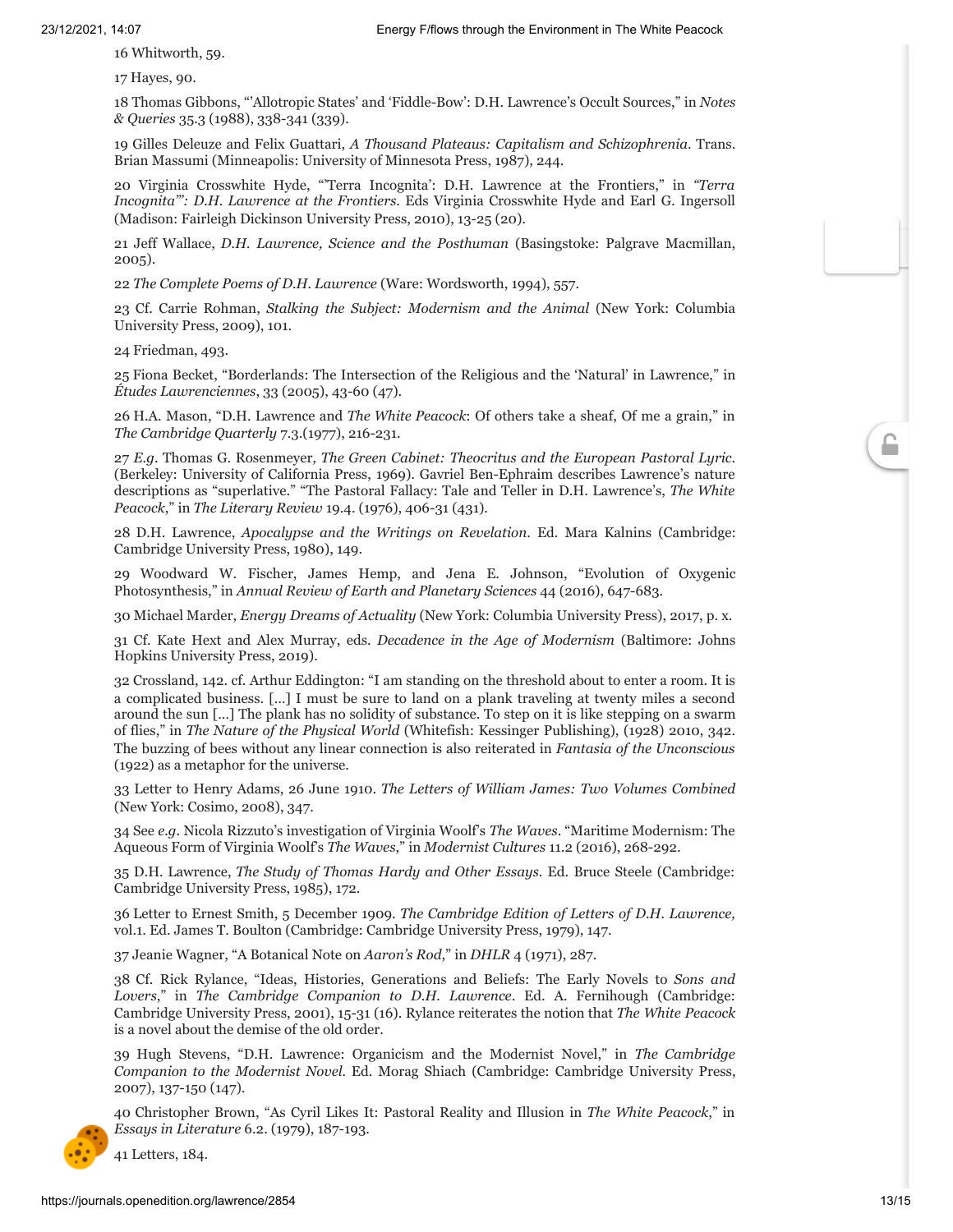<span id="page-14-0"></span>[42](#page-7-6) Jonathan Bate, *Romantic Ecology: Wordsworth and the Environmental Tradition* (London: Routledge, 1991), 42.

<span id="page-14-1"></span>[43](#page-7-7) Wallace, 124.

<span id="page-14-2"></span>[44](#page-8-0) Cf. Jayant M. Modak, "Haber Process for Ammonia Synthesis," in *Resonance* 16.12.2011, 1159- 1167.

<span id="page-14-3"></span>[45](#page-8-1) Cf. Sandra M. Gilbert, "Apocalypse now (and then). Or, D.H. Lawrence and the swan in the electron," in *The Cambridge Companion to D.H. Lawrence*. Ed. A. Fernihough. (Cambridge: Cambridge University Press, 2001) 235-252 (247).

<span id="page-14-4"></span>[46](#page-8-2) Bate, 73.

<span id="page-14-5"></span>[47](#page-8-3) Cf. Alexander G. Volkov, "Electrophysiology and Phototropism," in *Communication in Plants* (Berlin: Springer, 2006), 351-367.

<span id="page-14-6"></span>[48](#page-9-0) Claire Westall, "World-literary Resources and Energetic Materialism," in *Journal of Postcolonial Writing* 53.3 (2017), 265-276 (265).

<span id="page-14-7"></span>[49](#page-9-1) Jason W. Moore, "The Capitalocene, Part I: On the nature and origins of our ecological crisis," in *The Journal of Peasant Studies* 44.3 (2017), 594-630.

<span id="page-14-8"></span>[50](#page-9-2) Walcot Gibson, *The Concealed Coalfield of Yorkshire and Nottinghamshire* (London: His Majesty's Stationery Geogle Stationery Stationery Stationery 1913). [https://archive.org/stream/cu31924004549956/cu31924004549956\\_djvu.txt](https://archive.org/stream/cu31924004549956/cu31924004549956_djvu.txt) \_\_\_\_Accessed 26 November 2019.

<span id="page-14-9"></span>[51](#page-9-3) D.H. Lawrence, *Studies in Classic American Literature*. Eds Ezra Greenspan, Lindeth Vasey, and John Worthen (Cambridge: Cambridge University Press, 2003), 17.

<span id="page-14-10"></span>[52](#page-9-4) *Thousand Plateaus*, 308.

<span id="page-14-11"></span>[53](#page-9-5) David Norman Rodowick. *Gilles Deleuze's Time Machine* (Durham: Duke University Press, 1997), 31.

<span id="page-14-12"></span>[54](#page-10-0) Tim Ingold, "The Materials of Life," in *Making: Anthropology, Archeology, Art and Architecture* (Abingdon: Routledge, 2013), 17-31.

<span id="page-14-13"></span>[55](#page-10-1) *Thousand Plateaus*, 262.

<span id="page-14-14"></span>[56](#page-10-2) Michael Bell, "Lawrence and Modernism," in *The Cambridge Companion to D.H. Lawrence*. Ed. A. Fernihough (Cambridge: Cambridge University Press, 2001), 179-196 (186).

<span id="page-14-15"></span>[57](#page-10-3) Anneleen Masschelein, "Rip the Veil of the Old Vision Across, and Walk through the Rent: Thinking through Affect in D.H. Lawrence and Deleuze and Guattari," in *Modernism and Theory: A Critical Debate*. Ed. Stephen Ross (Abingdon: Routledge, 2009), 23-39.

<span id="page-14-16"></span>[58](#page-10-4) *Thousand Plateaus*, 323.

<span id="page-14-17"></span>[59](#page-11-0) Stefania Michelucci, *Space and Place in the Works of D.H. Lawrence* (Jefferson: McFarland & Co, 2002), 12.

<span id="page-14-18"></span>[60](#page-11-1) Michelucci, 28-9.

<span id="page-14-19"></span>[61](#page-11-2) Jacques Derrida, *Positions*. Trans. Allan Bass (Chicago: Chicago University Press, 1981), 41.

<span id="page-14-20"></span>[62](#page-11-3) Stephen J. Gould, *Time's Arrow, Time's Cycle*: *Myth and Metaphor in the Discovery of Geological Time* (Cambridge, Mass: Harvard University Press, 1987).

<span id="page-14-21"></span>[63](#page-11-4) Timothy Clark, *The Cambridge Introduction to Literature and the Environment* (Cambridge: Cambridge University Press, 2011), 20-21.

<span id="page-14-22"></span>[64](#page-11-5) See *e.g.* Robert Scholes, *The Nature of Narrative* (Oxford: Oxford University Press, 2006), 279.

<span id="page-14-23"></span>[65](#page-12-15) Gilbert, 236, 238. DOI: 10.1080/14688417.2018.1531721

#### *Pour citer cet article*

*Référence électronique*

Claudia Rosenhan, « Energy F/flows through the Environment in *The White Peacock* », *Études Lawrenciennes* [En ligne], 53 | 2021, mis en ligne le 07 décembre 2021, consulté le 23 décembre 2021. URL : http://journals.openedition.org/lawrence/2854 ; DOI : https://doi.org/10.4000/lawrence.2854